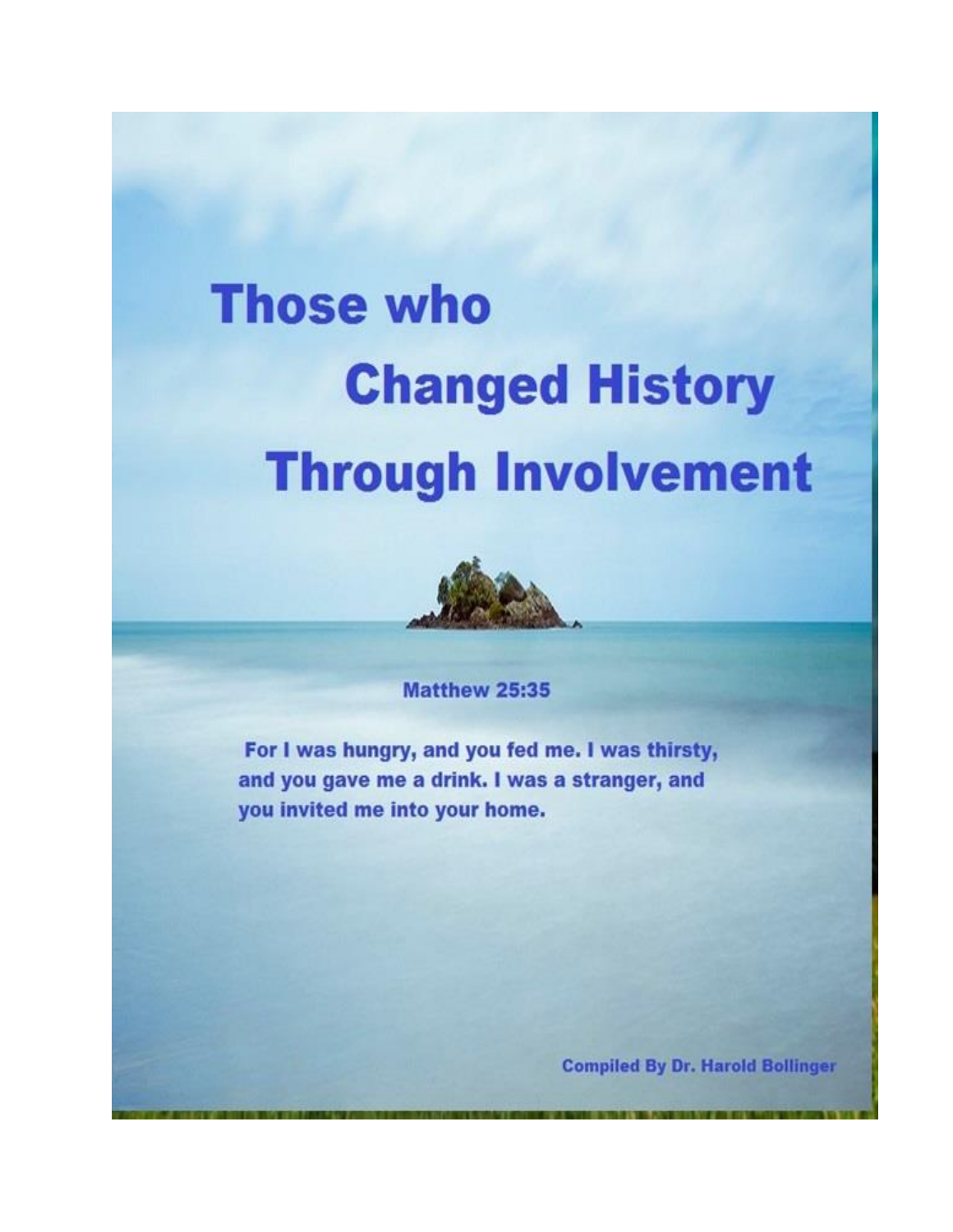# **Table of Contents**

| Introduction     | 2  |
|------------------|----|
| Abel             | 4  |
| Noah             | 6  |
| Abraham          | 7  |
| Sarah            | 9  |
| Joseph           | 11 |
| <b>Moses</b>     | 13 |
| Rahab            | 15 |
| Ruth and Naomi   | 16 |
| Nehemiah         | 17 |
| Esther           | 19 |
| Become involved. | 21 |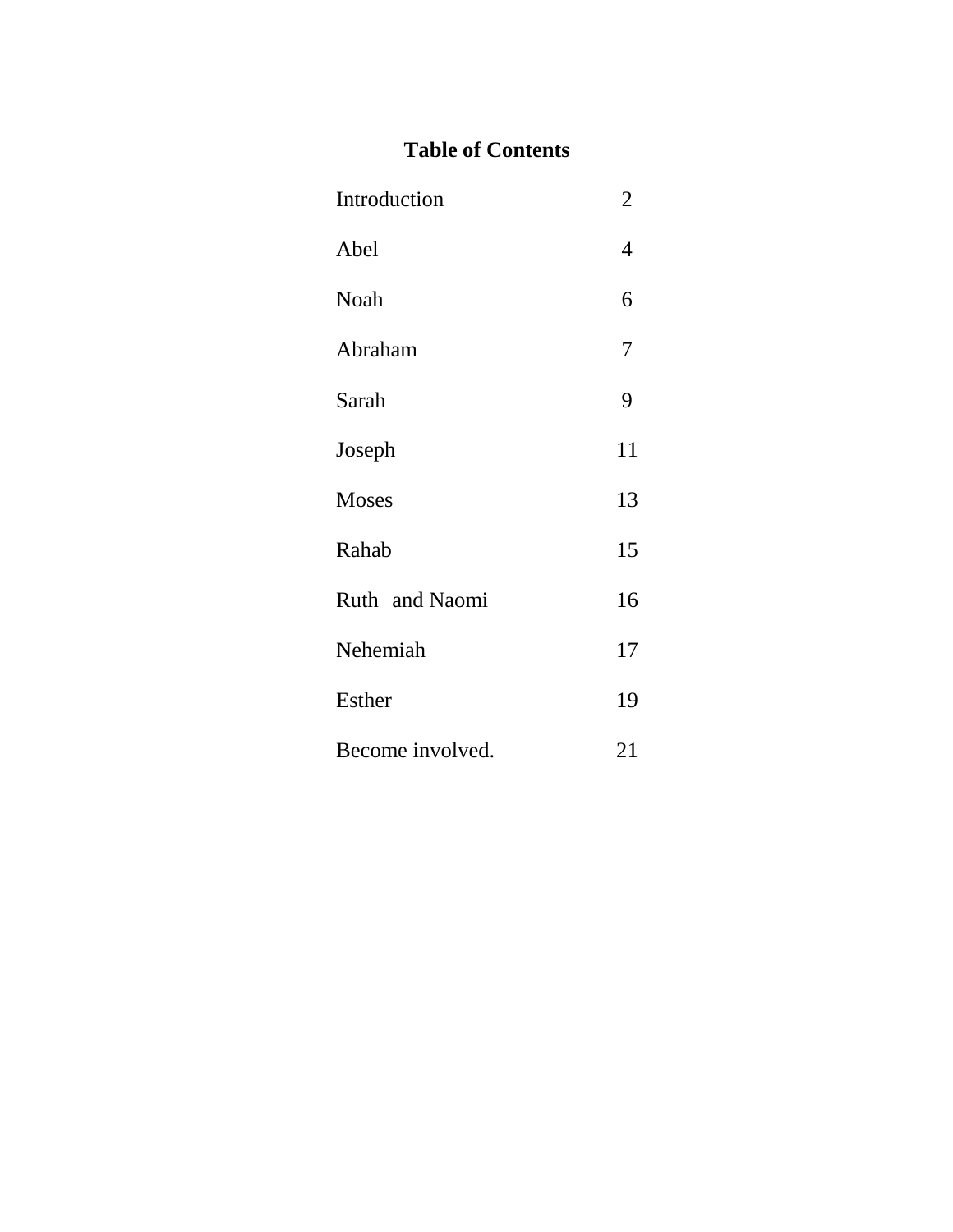## **Introduction:**

## **It is sometimes easier not to get involved.**

Genesis 14:14-16

And when Abram heard that his brother was taken captive, he armed his trained servants, born in his own house, three hundred and eighteen, and pursued them unto Dan.

And he divided himself against them, he and his servants, by night, and smote them, and pursued them unto Hobah, which is on the left hand of Damascus. [16] And he brought back all the goods, and also brought again his brother Lot, and his goods, and the women also, and the people.

Lot's greedy desire for the best of everything led him into sinful surroundings. His burning desire for possessions and success cost him his freedom and enjoyment. As a captive to Kedorlaomer, he faced torture, slavery, or death. In much the same way, we can be enticed into doing things or going places we shouldn't. The prosperity we long for is captivating; it can both entice us and enslave us if our motives are not in line with God's desires.

These incidents portray two of Abram's characteristics: (1) He had courage that came from God. Facing a powerful foe, he attacked. (2) He was prepared. He had taken time to train his men for a potential conflict.

We never know when we will be called upon to complete difficult tasks. Like Abram, we should prepare for those times and take courage from God when they come.

When Abram learned that Lot was a prisoner, he immediately tried to rescue his nephew. It is easier and safer not to become involved. But with Lot in serious trouble, Abram acted at once. Sometimes we must get involved in a messy or painful situation in order to help others. We should be willing to act immediately when others need our help.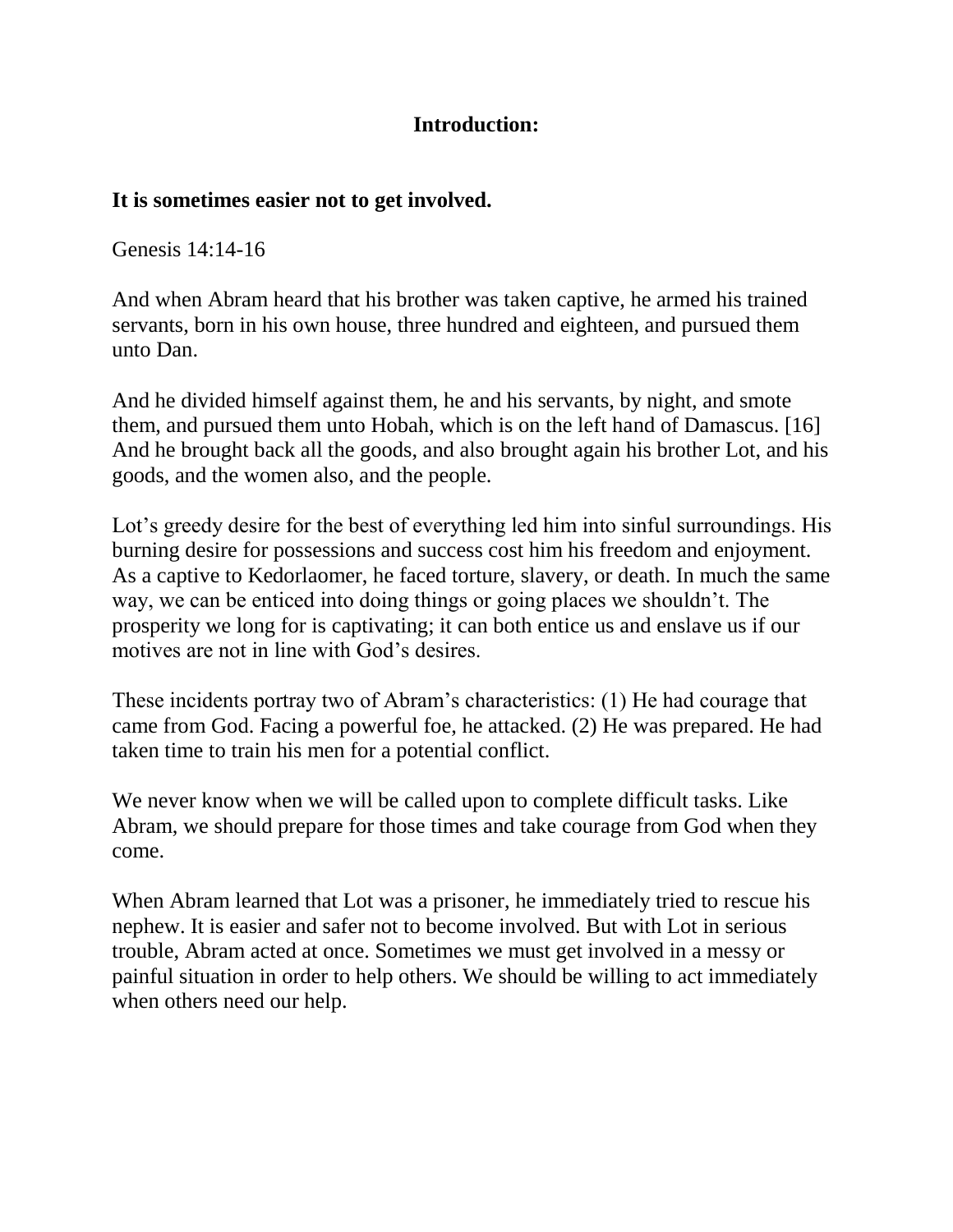## **Bible characters who got involved in making a difference:**

#### **Abel**

Abel was the second child born into the world, but the first one to obey God. All we know about this man is that his parents were Adam and Eve, he was a shepherd, he presented pleasing sacrifices to God, and his short life was ended at the hands of his jealous older brother, Cain.

The Bible doesn't tell us why God liked Abel's gift and disliked Cain's, but both Cain and Abel knew what God expected. Only Abel obeyed. Throughout history, Abel is remembered for his obedience and faith (Hebrews 11:4), and he is called "righteous" (Matthew 23:35).

#### Hebrews 11:4

 By faith Abel offered unto God a more excellent sacrifice than Cain, by which he obtained witness that he was righteous, God testifying of his gifts: and by it he being dead yet speaks.

Cain and Abel were Adam and Eve's first two sons. Abel offered a sacrifice that pleased God, while Cain's sacrifice was unacceptable. See Abel's Profile for more information. Also see Cain's Profile. Abel's sacrifice (an animal substitute) was more acceptable to God, both because it was a blood sacrifice and, most important, because of Abel's attitude when he offered it.

#### Matthew 23:35

 That upon you may come all the righteous blood shed upon the earth, from the blood of righteous Abel unto the blood of Zacharias son of Barachias, whom ye slew between the temple and the altar.

In Jesus' world, as in ours, people looked for the outward sign of authority education, title, position, connections. But Jesus' authority came from who he was, not from any outward and superficial trappings.

As followers of Christ, God has given us authority—we can confidently speak and act on his behalf because he has authorized us. Are you exercising your authority?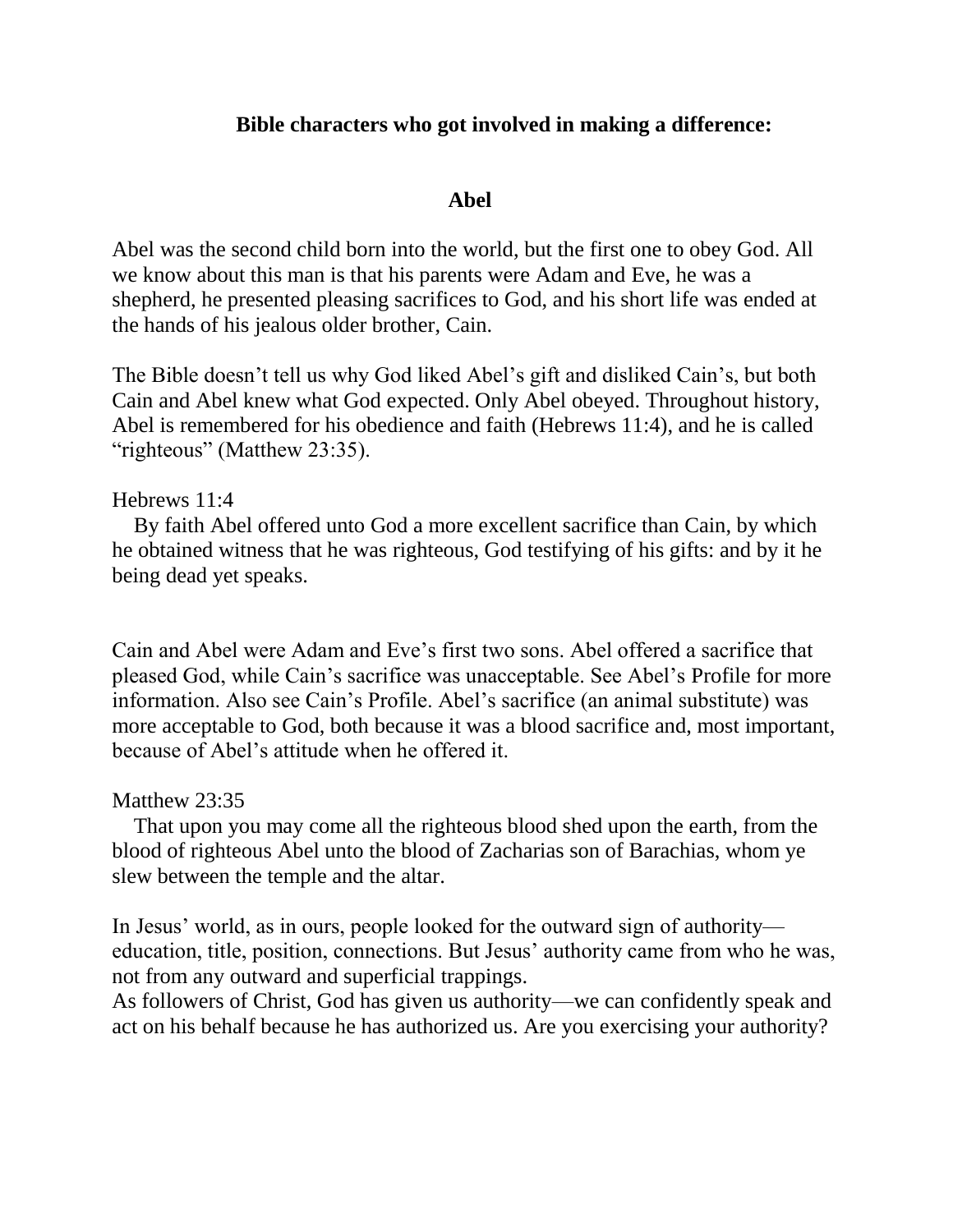The Bible is filled with God's general guidelines and expectations for our lives. It is also filled with more specific directions. Like Abel, we must obey regardless of the cost and trust God to make things right.

Abel was the first member of the Hall of Faith in Hebrews 11.

He was the first shepherd.

Able was the first martyr for truth (Matthew 23:35)

As a result, you will become guilty of murdering all the godly people from righteous Abel to Zechariah son of Barachiah, whom you murdered in the Temple between the altar and the sanctuary.

Able sets an example of truth for all to follow.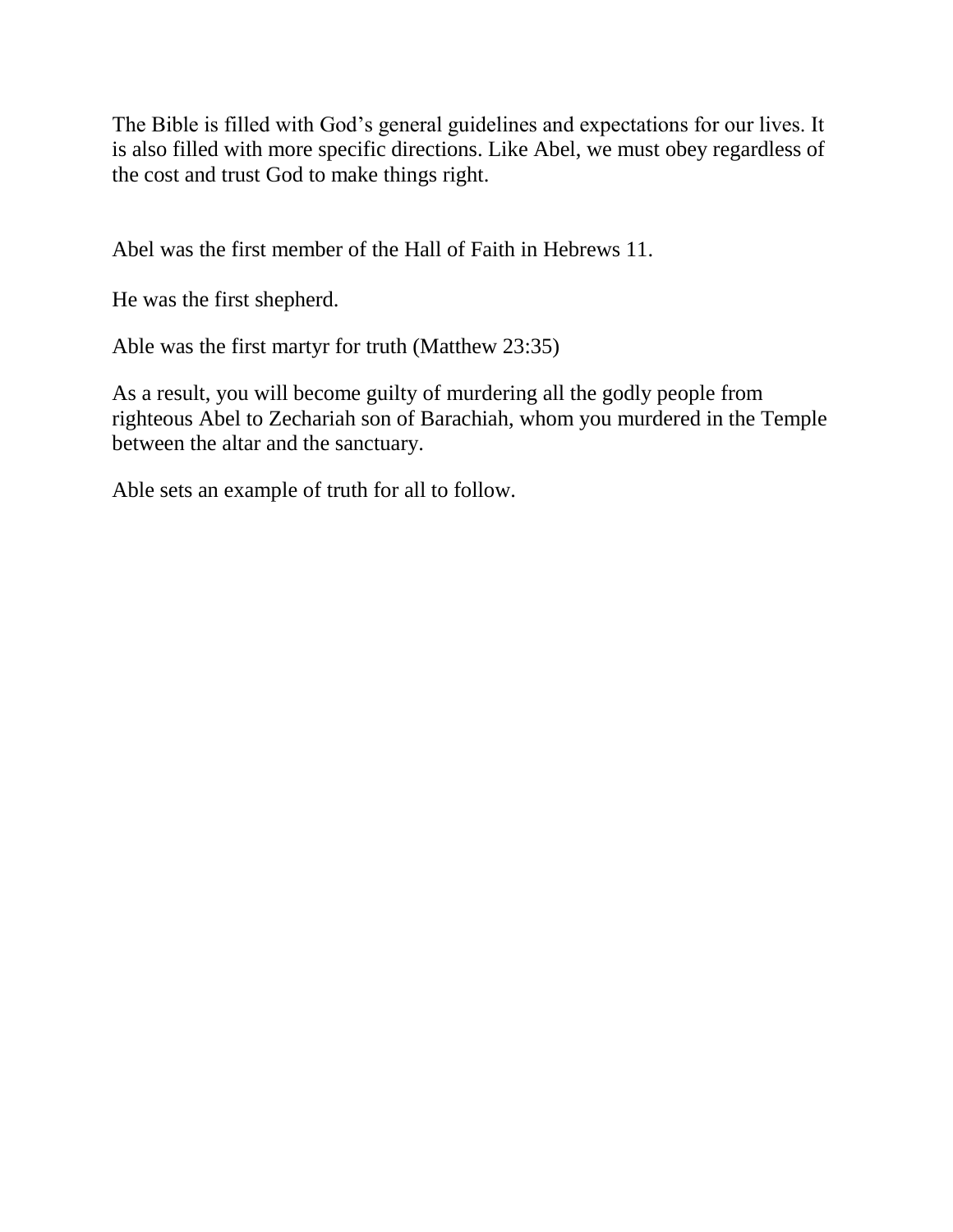## **Noah**

The story of Noah's life involves not one, but two great and tragic floods. The world in Noah's day was flooded with evil.

The number of those who remembered the God of creation, perfection, and love had dwindled to one. Of God's people, only Noah was left.

God's response to the severe situation was a 120-year-long last chance, during which he had Noah build a graphic illustration of the message of his life.

Nothing like a huge boat on dry land to make a point! For Noah, obedience meant a long-term commitment to a project.

Many of us have trouble sticking to any project, whether or not it is directed by God. It is interesting that the length of Noah's obedience was greater than the lifespan of people today.

The only comparable long-term project is our very lives. But perhaps this is one great challenge Noah's life gives us—to live, in acceptance of God's grace, an entire lifetime of obedience and gratitude.

## **Noah's strengths and accomplishments:**

Noah was the only follower of God left in his generation.

Noah was the second father of the human race.

Noah was a man of patience, consistency, and obedience.

Noah was the first major shipbuilder.

We must remember that God is faithful to those who obey him.

God does not always protect us from trouble, but cares for us in spite of trouble.

Obedience is a long-term commitment to God.

A man may be faithful, but his sinful nature always travels with him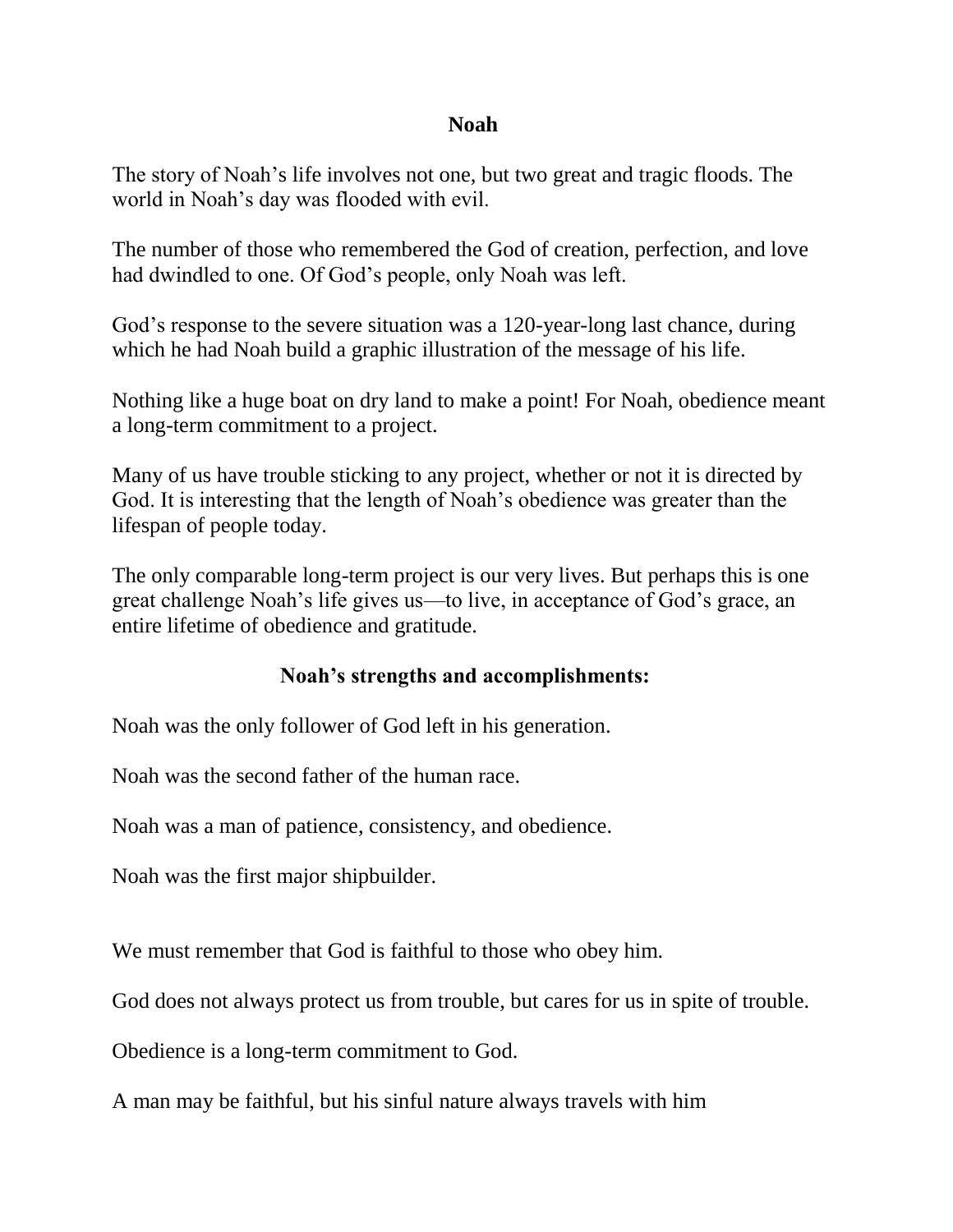## **Abraham**

We all know that there are consequences to any action we take. What we do can set into motion a series of events that may continue long after we're gone. Unfortunately, when we are making a decision most of us think only of the immediate consequences. These are often misleading because they are short-lived.

Abraham had a choice to make. His decision was between setting out with his family and belongings for parts unknown or staying right where he was.

He had to decide between the security of what he already had and the uncertainty of traveling under God's direction. All he had to go on was God's promise to guide and bless him.

Abraham could hardly have been expected to visualize how much of the future was resting on his decision of whether to go or stay, but his obedience affected the history of the world.

His decision to follow God set into motion the development of the nation that God would eventually use as his own when he visited earth himself. When Jesus Christ came to earth, God's promise was fulfilled; through Abraham the entire world was blessed.

You probably don't know the long-term effects of most decisions you make. But shouldn't the fact that there will be long-term results cause you to think carefully and seek God's guidance as you make choices and take action today?

## **Abraham shows great strength in that:**

• His faith pleased God

He became the founder of the Jewish nation.

Abraham was respected by others and was courageous in defending his family at any cost.

Abraham was not only a caring father to his own family, but practiced hospitality to others.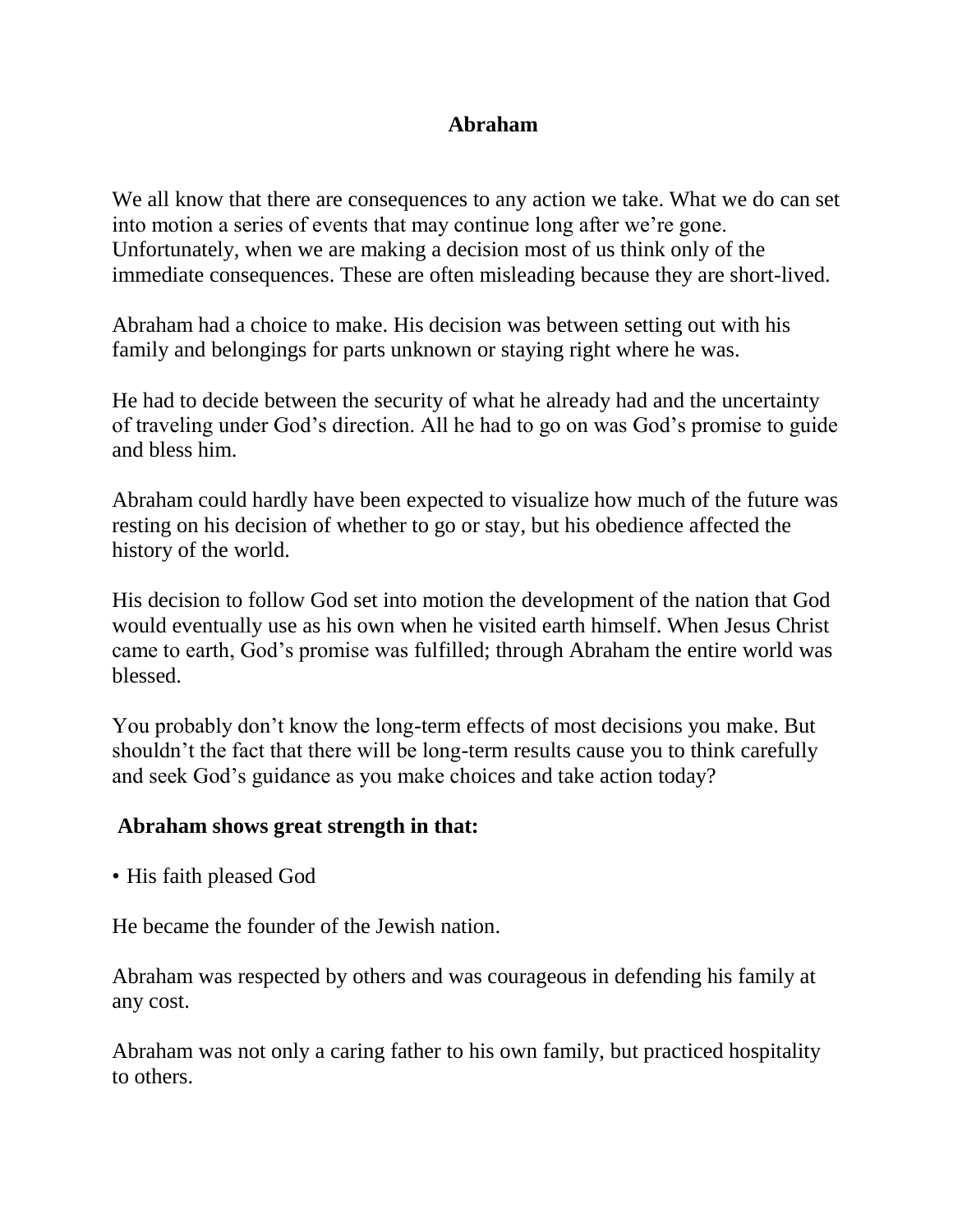Abraham was a successful and wealthy rancher.

He usually avoided conflicts, but when they were unavoidable, he allowed his opponent to set the rules for settling the dispute.

# **We have learned from Abraham's life that:**

- God desires dependence, trust, and faith in him—not faith in our ability to please him
- God's plan from the beginning has been to make himself known to all people.

Become involved and you will become useful to the kingdom of God.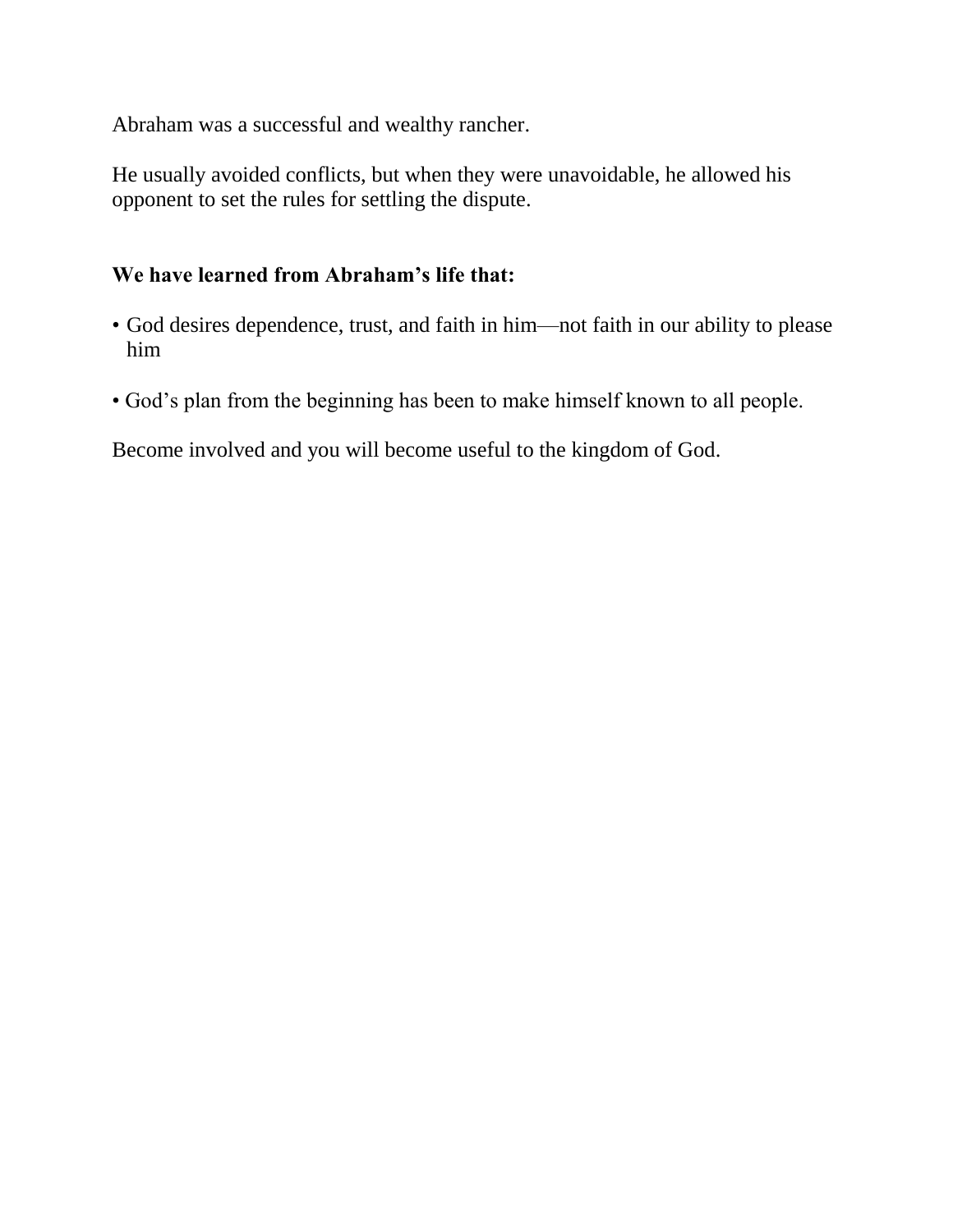## **Sarah**

There probably isn't anything harder to do than wait, whether we are expecting something good, something bad, or an unknown.

One way we often cope with a long wait (or even a short one) is to begin helping God get his plan into action. Sarah tried this approach.

She was too old to expect to have a child of her own, so she thought God must have something else in mind. From Sarah's limited point of view this could only be to give Abraham a son through another woman—a common practice in her day. The plan seemed harmless enough.

Abraham would sleep with Sarah's maidservant, who would then give birth to a child. Sarah would take the child as her own. The plan worked beautifully—at first. But as you read about the events that followed, you will be struck by how often Sarah must have regretted the day she decided to push God's timetable ahead.

Another way we cope with a long wait is to gradually conclude that what we're waiting for is never going to happen.

Sarah waited 90 years for a baby! When God told her she would finally have one of her own, she laughed, not so much from a lack of faith in what God could do, but from doubt about what he could do *through her.*

When confronted about her laughter, she lied—as she had seen her husband do from time to time. She probably didn't want her true feelings to be known.

What parts of your life seem to be on hold right now? Do you understand that this may be part of God's plan for you?

The Bible has more than enough clear direction to keep us busy while we're waiting for some particular part of life to move ahead.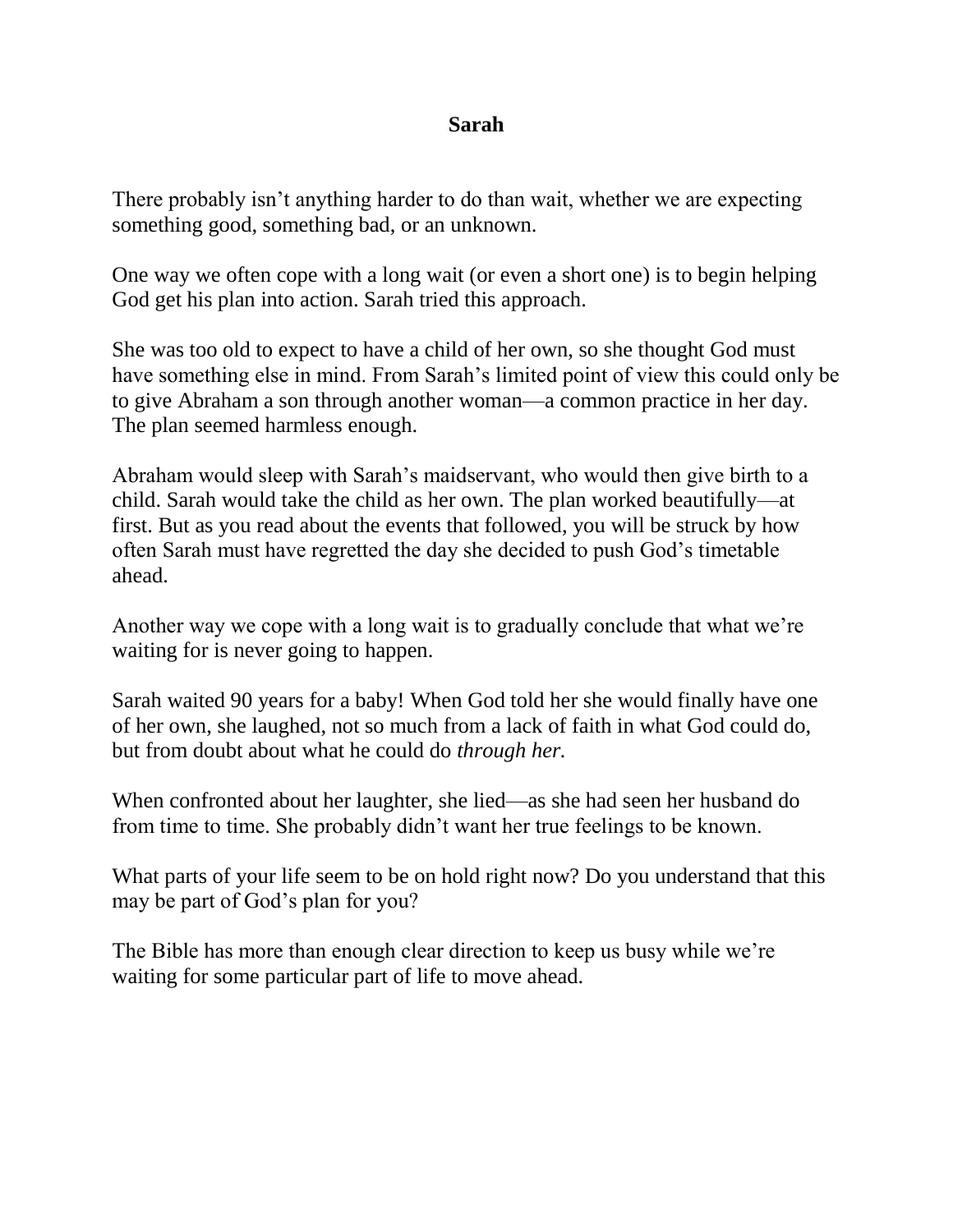# **Strengths and accomplishments of Sarah**

Sarah was intensely loyal to her own child.

She became the mother of a nation and an ancestor of Jesus.

She was a woman of faith, the first woman listed in the Hall of Faith in Hebrews 11.

# **From Sarah's life, we learn that:**

- God responds to faith even in the midst of failure.
- God is not bound by what usually happens; he can stretch the limits and cause unheard-of events to occur.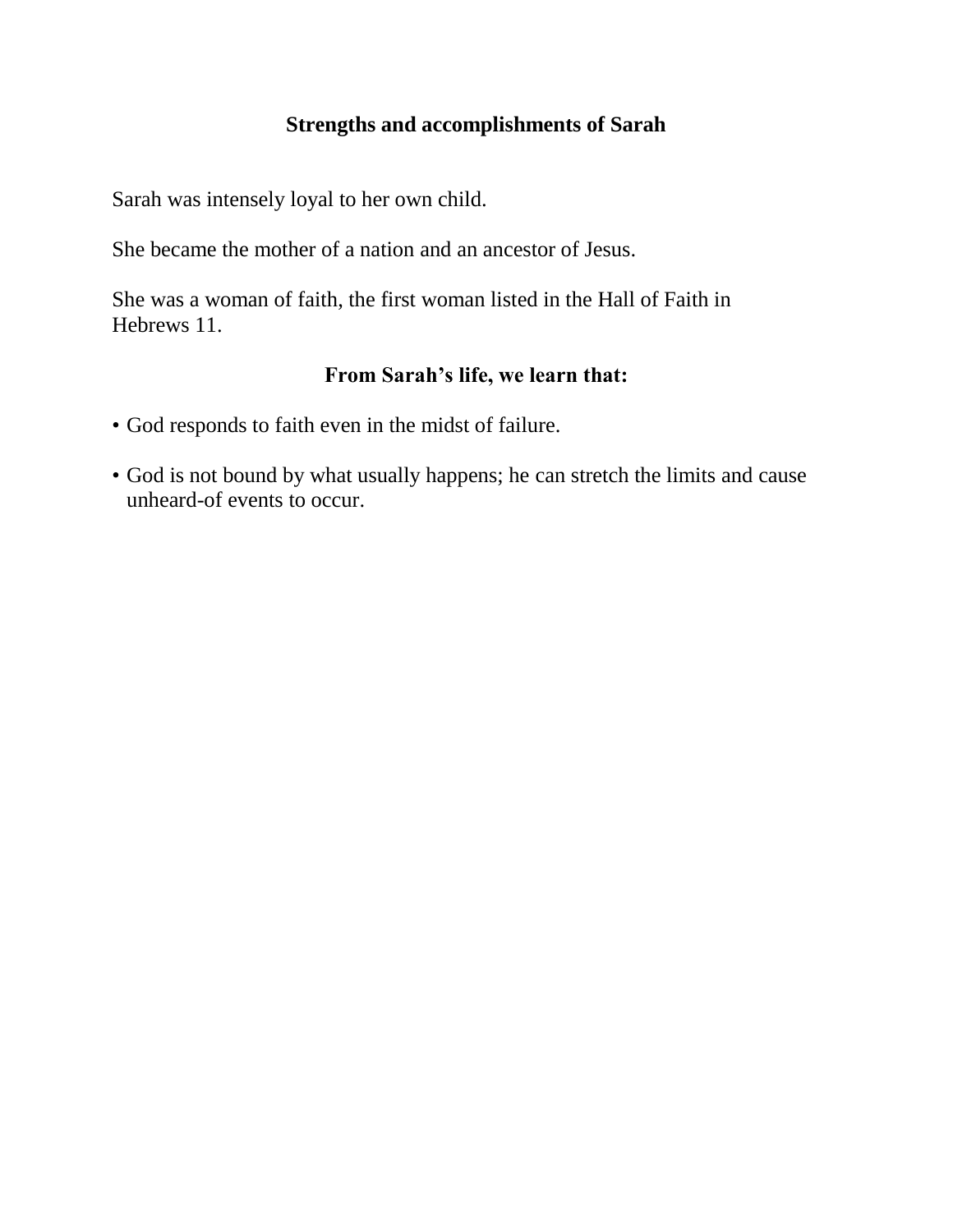## **Joseph**

As a youngster, Joseph was overconfident. His natural self-assurance, increased by being Jacob's favorite son and by knowing of God's designs on his life, was unbearable to his ten older brothers, who eventually conspired against him.

But this self-assurance, molded by pain and combined with a personal knowledge of God, allowed him to survive and prosper where most would have failed.

He added quiet wisdom to his confidence and won the hearts of everyone he met— Potiphar, the warden, other prisoners, the king, and after many years, even those ten brothers.

Perhaps you can identify with one or more of these hardships Joseph experienced.

He was betrayed and deserted by his family, exposed to sexual temptation, and punished for doing the right thing.

He endured a long imprisonment and was forgotten by those he helped.

As you read his story, note what Joseph did in each case.

His positive response transformed each setback into a step forward.

He didn't spend much time asking "Why?" His approach was "What shall I do now?"

Those who met Joseph were aware that wherever he went and whatever he did, God was with him.

When you're facing a setback, the beginning of a Joseph-like attitude is to acknowledge that God is with you. There is nothing like his presence to shed new light on a dark situation.

## **Strengths and accomplishments of Joseph in that he:**

Rose in power from slave to ruler of Egypt.

He was known for his personal integrity.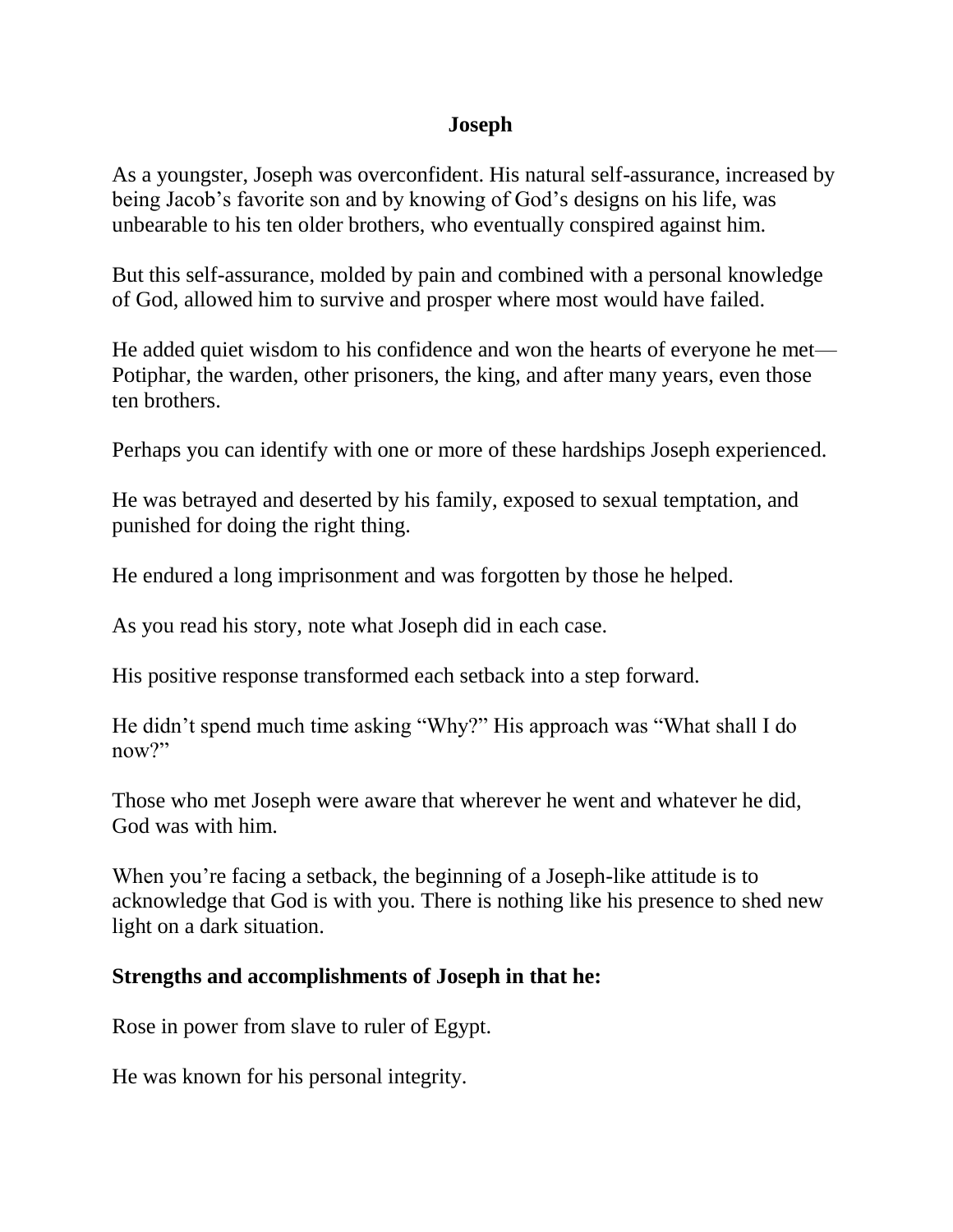He was a man of spiritual sensitivity.

He prepared a nation to survive a famine.

# **We learn from Joseph's life that:**

That whatever matters is not so much the events or circumstances of life, but your response to them.

With God's help, any situation can be used for good, even when others intend it for evil.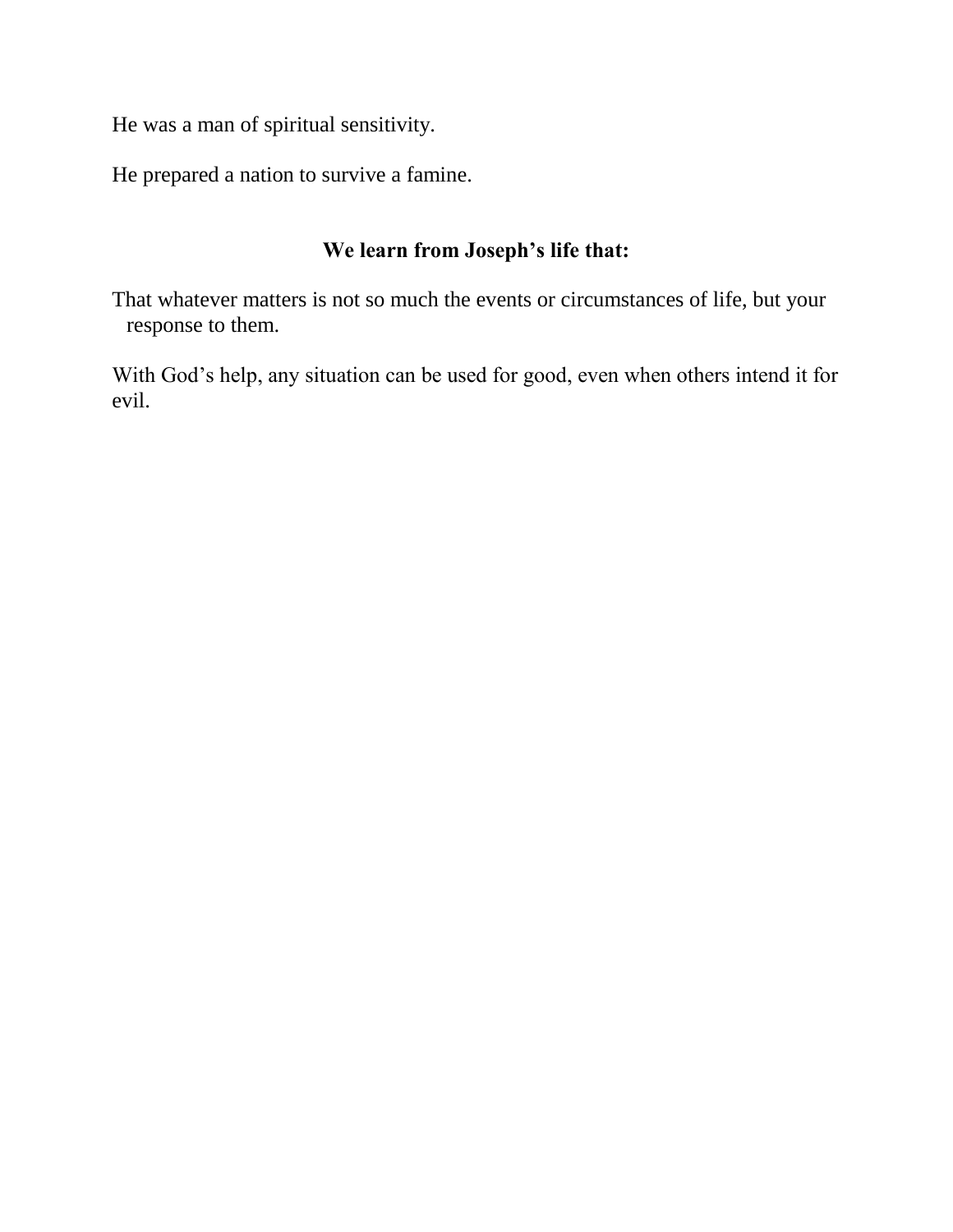#### **Moses**

Some people can't stay out of trouble. When conflict breaks out, they always manage to be nearby. Reaction is their favorite action.

This was Moses. He seemed drawn to what needed to be righted. Throughout his life, he was at his finest and his worst responding to the conflicts around him.

Even the burning bush experience was an illustration of his character.

Having spotted the fire and seen that the bush did not burn, he had to investigate. Whether jumping into a fight to defend a Hebrew slave or trying to referee a struggle between two kinsmen, when Moses saw conflict, he reacted.

Over the years, however, an amazing thing happened to Moses' character.

He didn't stop reacting, but rather learned to react correctly.

The kaleidoscopic action of each day of leading two million people in the desert was more than enough challenge for Moses' reacting ability.

Much of the time he served as a buffer between God and the people. At one moment he had to respond to God's anger at the people's stubbornness and forgetfulness.

At another moment he had to react to the people's bickering and complaining. At still another moment he had to react to their unjustified attacks on his character.

Leadership often involves reaction. If we want to react with instincts consistent with God's will, we must develop habits of obedience to God.

Consistent obedience to God is best developed in times of less stress. Then when stress comes, our natural reaction will be to obey God.

In our age of lowering moral standards, we find it almost impossible to believe that God would punish Moses for the one time he disobeyed outright. What we fail to see, however, is that God did not reject Moses;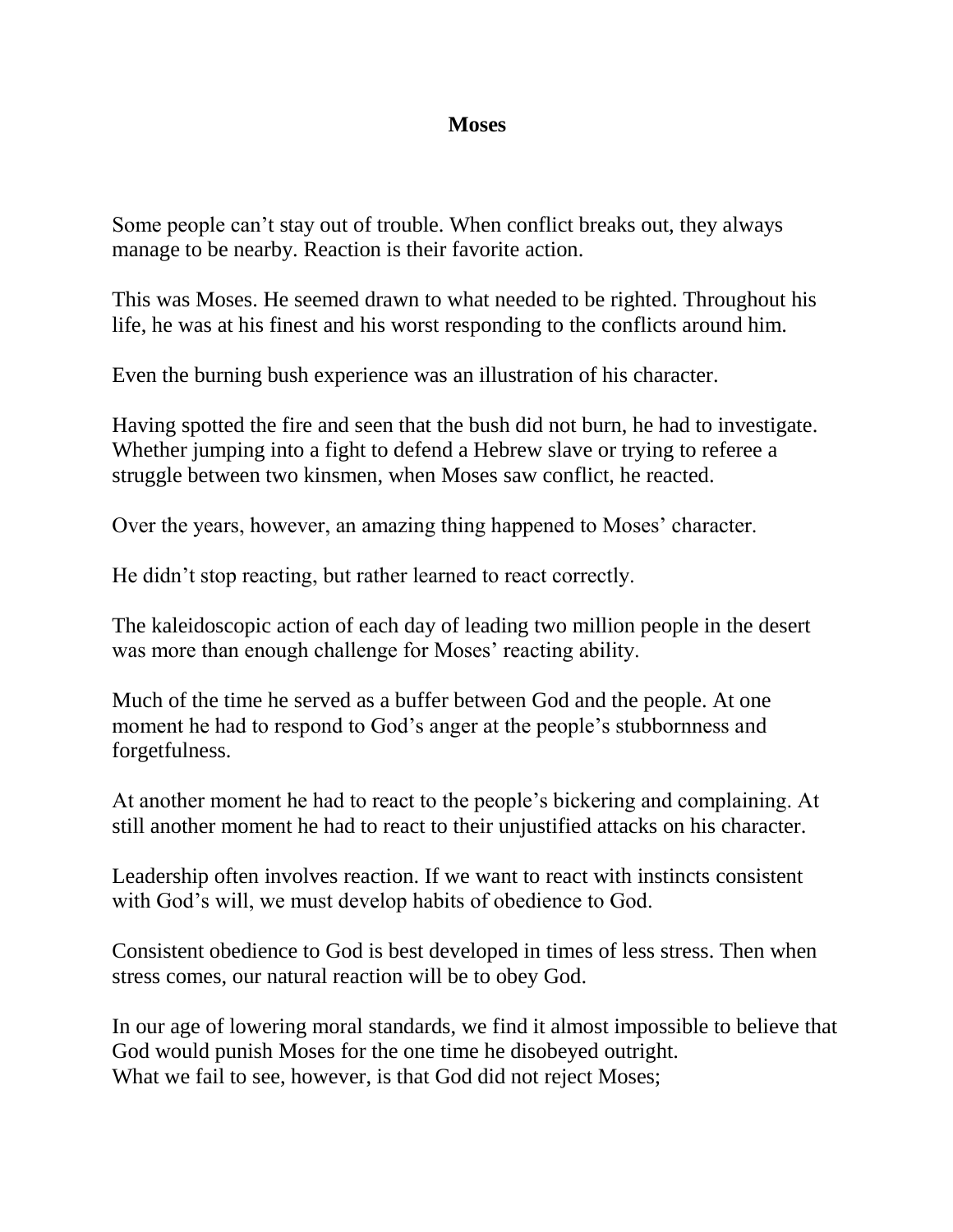Moses simply disqualified himself to enter the Promised Land. Personal greatness does not make a person immune to error or its consequences.

In Moses we see an outstanding personality shaped by God. But we must not misunderstand what God did.

He did not change who or what Moses was; he did not give Moses new abilities and strengths. Instead, he took Moses' characteristics and molded them until they were suited to his purposes.

Does knowing this make a difference in your understanding of God's purpose in your life?

He is trying to take what he created in the first place and use it for its intended purposes.

The next time you talk with God, don't ask, "What should I change into?" but "How should I use my own abilities and strengths to do your will?"

# **We see the strengths and accomplishment of Moses in that:**

Egyptian education and desert training made him a great leader.

He was the greatest Jewish leader and set the exodus in motion.

He was the prophet and lawgiver in giving the record of the Ten Commandments.

He was the author of the first five books in the Bible.

# **From Moses life, we learn that:**

- God prepares, then uses. His timetable is life-sized.
- God does his greatest work through frail people.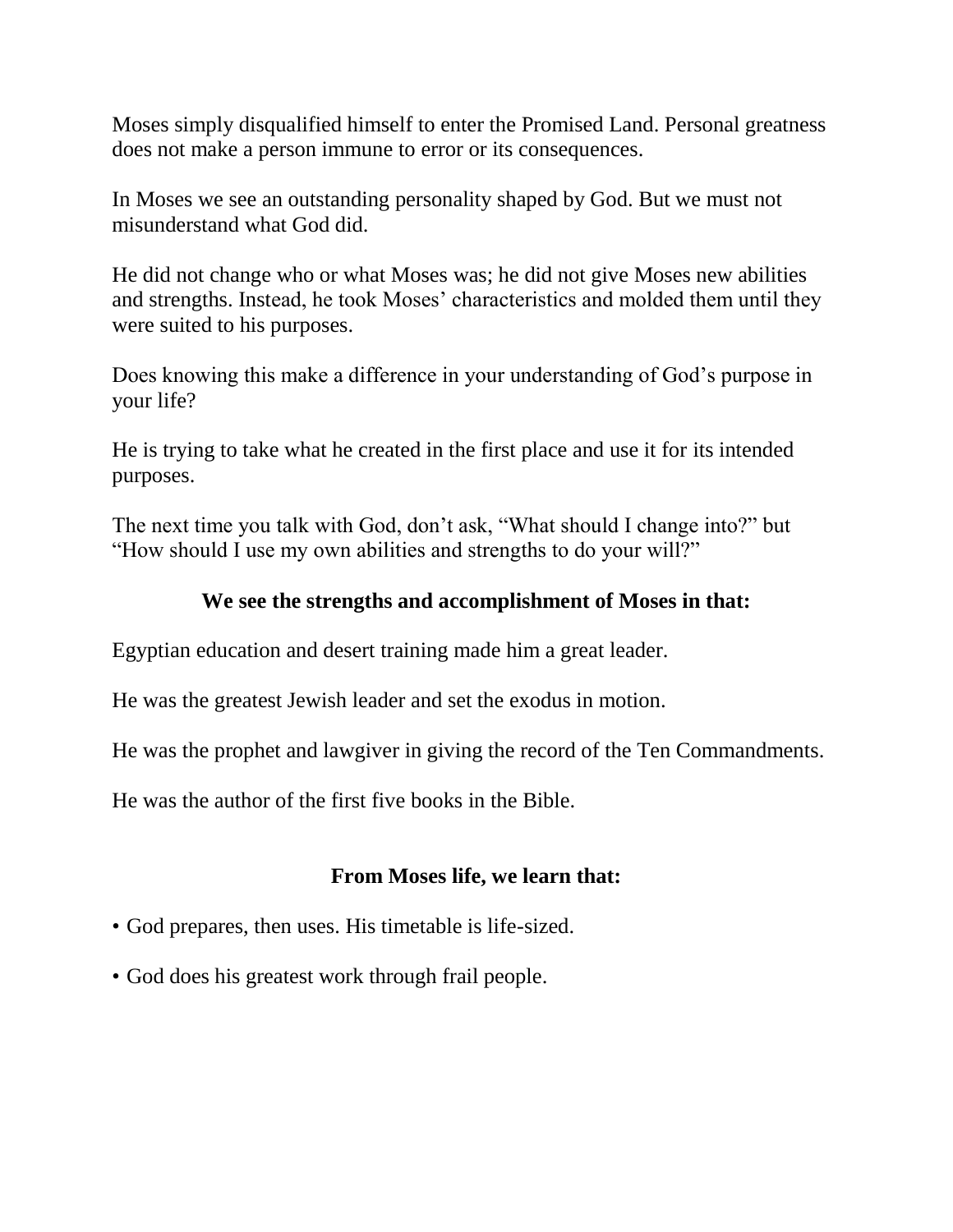## **Rahab**

Rahab was a prostitute in the city of Jerusalem. As a prostitute, she lived on the edge of society, one stop short of rejection.

Her house, built right into the city wall, provided both lodging and favors to travelers. It was a natural place for the Israelite spies to stay, as they would be mistaken for Rahab's customers.

Stories about the Israelites had been circulating for some time, but now it was evident that the Israelites were about to invade.

Living on the wall, Rahab felt especially vulnerable. Yet while she shared the general mood of fear with the rest of Jericho's population, she alone turned to the Lord for her salvation.

Her faith gave her the courage to hide the spies and lie to the authorities.

Rahab knew her position was dangerous; she could have been killed if she were caught harboring the Israelites.

Rahab took the risk, however, because she sensed that the Israelites relied on a God worth trusting. And God rewarded Rahab by promising safety for her and her family.

God works through people—like Rahab—whom we are inclined to reject.

God remembers her because of her faith, not her profession.

If at times you feel like a failure, remember that Rahab rose above her situation through her trust in God. You can do the same!

# **Rahab showed strength in that:**

She was relative of Boaz, and thus an ancestor of David and Jesus. She was one of only two women listed in the Hall of Faith in Hebrews 11. She was resourceful, willing to help others at great cost to herself. She did not let fear affect her faith in God's ability to deliver.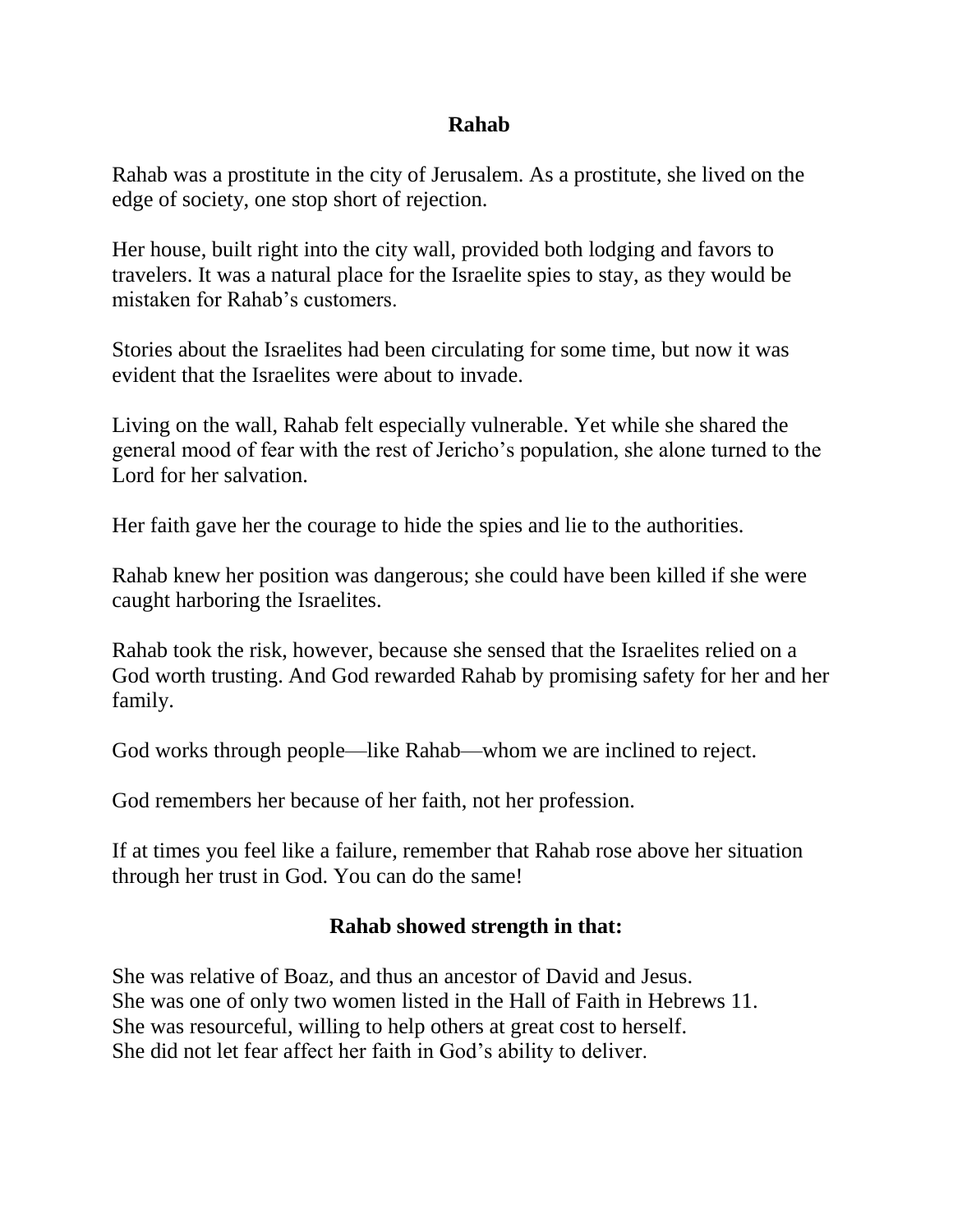# **Ruth and Naomi**

The stories of several people in the Bible are woven together so closely that they are almost inseparable. We know more about their relationship than we know about them as individuals.

In an age that worships individualism, their stories become helpful models of good relationships. Naomi and Ruth are beautiful examples of this blending of lives.

Their cultures, family backgrounds, and ages were very different. As mother-inlaw and daughter-in-law, they probably had as many opportunities for tension as for tenderness. And yet they were bound to each other.

They shared deep sorrow, great affection for each other, and an overriding commitment to the God of Israel. And yet as much as they depended on each other, they also gave each other freedom in their commitment to one another.

Naomi was willing to let Ruth return to her family. Ruth was willing to leave her homeland to go to Israel. Naomi even helped arrange Ruth's marriage to Boaz although it would change their relationship.

God was at the center of their intimate communication. Ruth came to know the God of Israel through Naomi. The older woman allowed Ruth to see, hear, and feel all the joy and anguish of her relationship to God.

How often do you feel that your thoughts and questions about God should be left out of a close relationship? How often do you share your unedited thoughts about God with your spouse or friends? Sharing openly about our relationship with God can bring depth and intimacy to our relationships with others.

# **Strengths and accomplishments of Ruth and Naomi:**

Their relationship was where the greatest bond was faith in God. Their relationship was of strong mutual commitment. Their relationship was one in which each person tried to do what was best for the Other.

God's living presence in a relationship overcomes differences that might otherwise ctreate division and disharmony.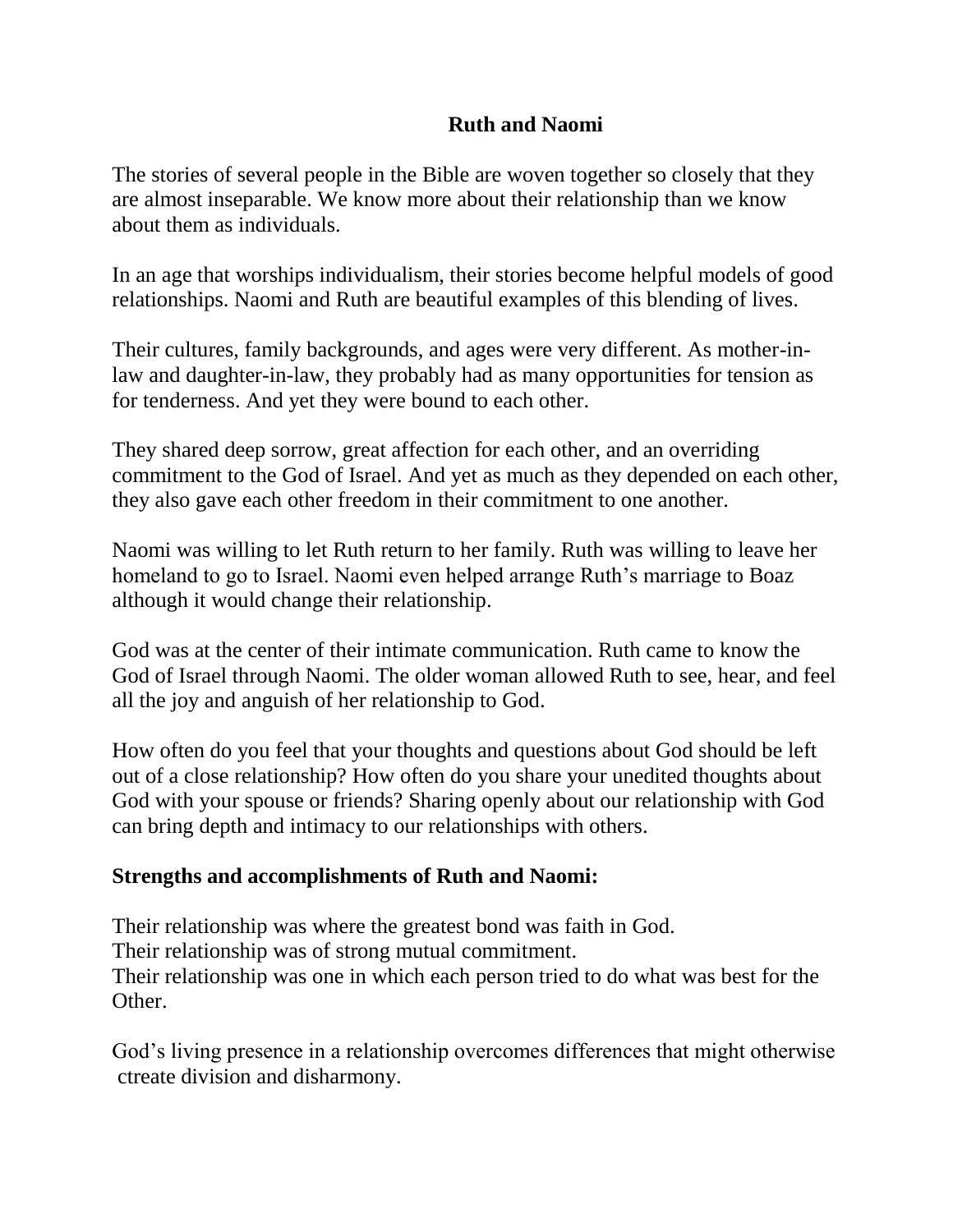# **Nehemiah**

God is in the business of working through his people to accomplish seemingly impossible tasks. God often shapes people with personality characteristics, experiences, and training that prepare them for his purpose, and usually the people have no idea what God has in store for them.

God prepared and positioned Nehemiah to accomplish one of the Bible's "impossible" tasks.

Nehemiah was a common man in a unique position. He was secure and successful as cupbearer to the Persian king Artaxerxes.

Nehemiah had little power, but he had great influence. He was trusted by the king. He was also a man of God, concerned about the fate of Jerusalem.

Seventy years earlier, Zerubbabel had managed to rebuild God's temple.

Thirteen years had passed since Ezra had returned to Jerusalem and helped the people with their spiritual needs. Now Nehemiah was needed.

Jerusalem's wall was still in ruins, and the news broke his heart. As he talked to God, a plan began to take form in Nehemiah's mind about his own role in the rebuilding of the city walls.

He willingly left the security of his home and job in Persia to follow God on an "impossible" mission. And the rest is history.

From beginning to end, Nehemiah prayed for God's help. He never hesitated to ask God to remember him, closing his autobiography with these words: "Remember me with favor, O my God."

Throughout the "impossible" task, Nehemiah displayed unusual leadership. The wall around Jerusalem was rebuilt in record time, despite resistance. Even Israel's enemies grudgingly and fearfully admitted that God was with these builders.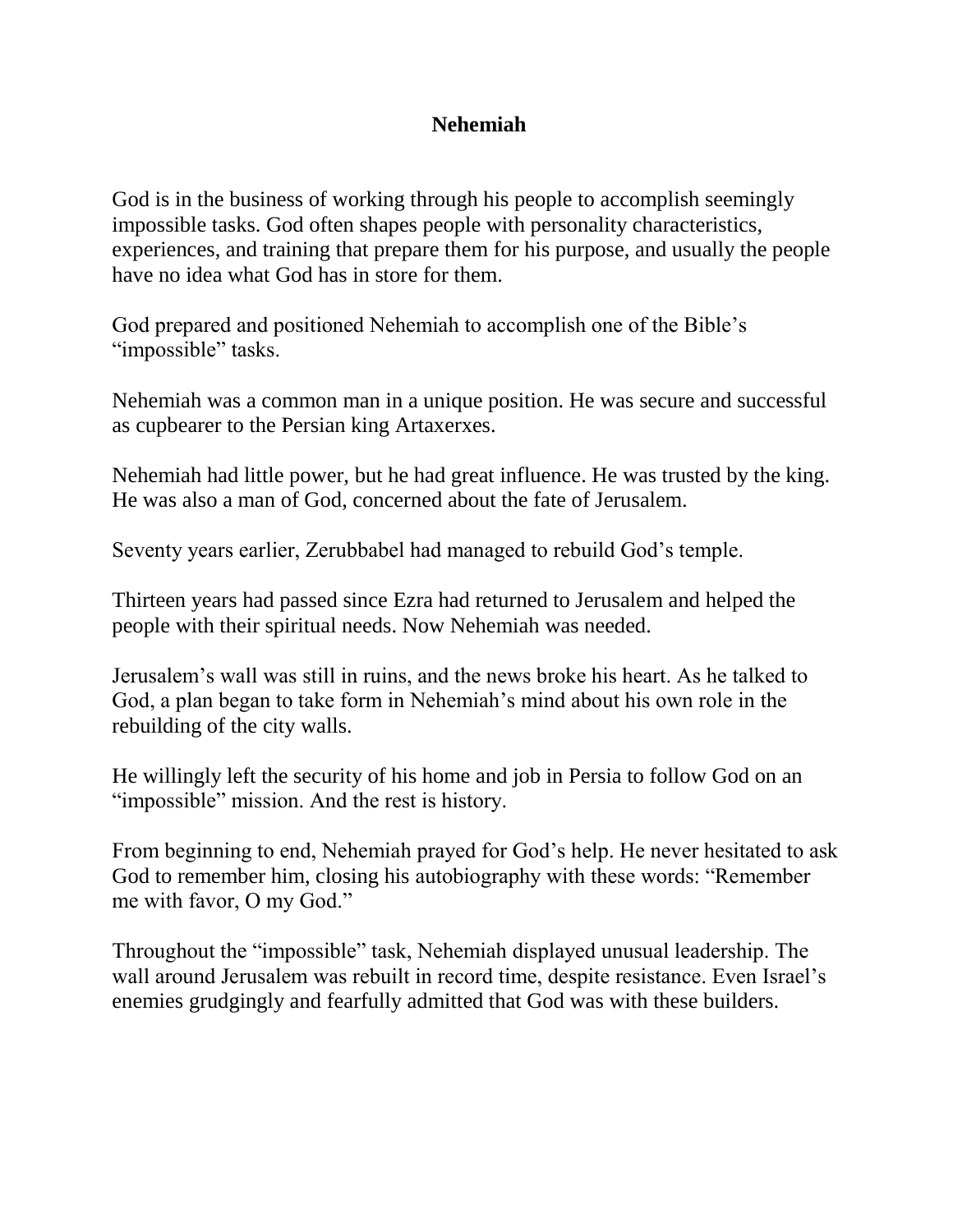Not only that, but God worked through Nehemiah to bring about a spiritual awakening among the people of Judah.

You may not have Nehemiah's unique abilities or feel that you are in a position where you can do anything great for God, but there are two ways you can become useful to God.

First, be a person who *talks* to God. Welcome him into your thoughts and share yourself with him—your concerns, feelings, and dreams.

Second, be a person who *walks* with God. Put what you learn from his Word into action. God may have an "impossible" mission that he wants to do through you.

# **We see the strengths of Nehemiah as:**

- He was a man of character, persistence, and prayer.
- He was a brilliant planner, organizer, and motivator.
- Under his leadership, the wall around Jerusalem was rebuilt in 52 days.
- As political leader, he led the nation to religious reform and spiritual awakening
- He was calm under opposition
- He was capable of being bluntly honest with his people when they were sinning.

## **Lessons from Nehemiah's life:**

- The first step in any venture is to pray
- People under God's direction can accomplish impossible tasks
- There are two parts to real service for God: talking with him, and walking with him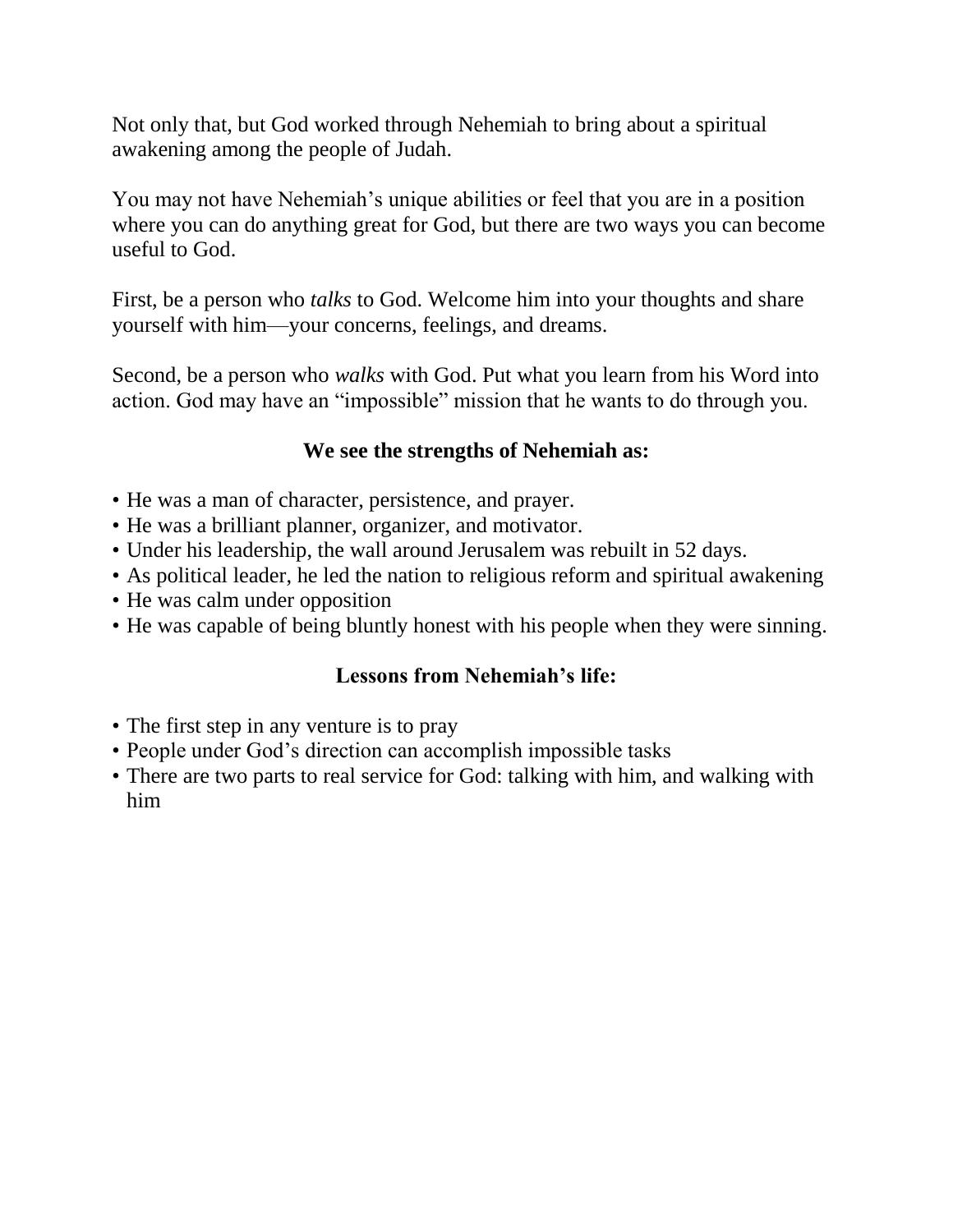## **Esther**

We treasure security, even though we know that security in this life carries no guarantees—possessions can be destroyed, beauty fades, relationships can be broken, death is inevitable.

Real security, then, must be found beyond this life. Only when our security rests on God and his unchanging nature can we face the challenges that life is sure to bring our way.

Esther's beauty and character won Xerxes' heart, and he made her his queen.

Even in her favored position, however, she would risk her life by attempting to see the king when he had not requested her presence.

There was no guarantee that the king would even see her. Although she was queen, she was still not secure. But, cautiously and courageously, Esther decided to risk her life by approaching the king on behalf of her people.

She made her plans carefully. The Jews were asked to fast and pray with her before she went to the king. Then on the chosen day she went before him, and he *did* ask her to come forward and speak. But instead of issuing her request directly, she invited him and Haman to a banquet. He was astute enough to realize she had something on her mind, yet she conveyed the importance of the matter by insisting on a second banquet.

In the meantime, God was working behind the scenes. He caused Xerxes to read the historical records of the kingdom late one night, and the king discovered that Mordecai had once saved his life.

Xerxes lost no time in honoring Mordecai for that act. During the second banquet, Esther told the king of Haman's plot against the Jews, and Haman was doomed.

There is grim justice in Haman's death on the gallows he had built for Mordecai, and it seems fitting that the day on which the Jews were to be slaughtered became the day their enemies died. Esther's risk confirmed that God was the source of her security.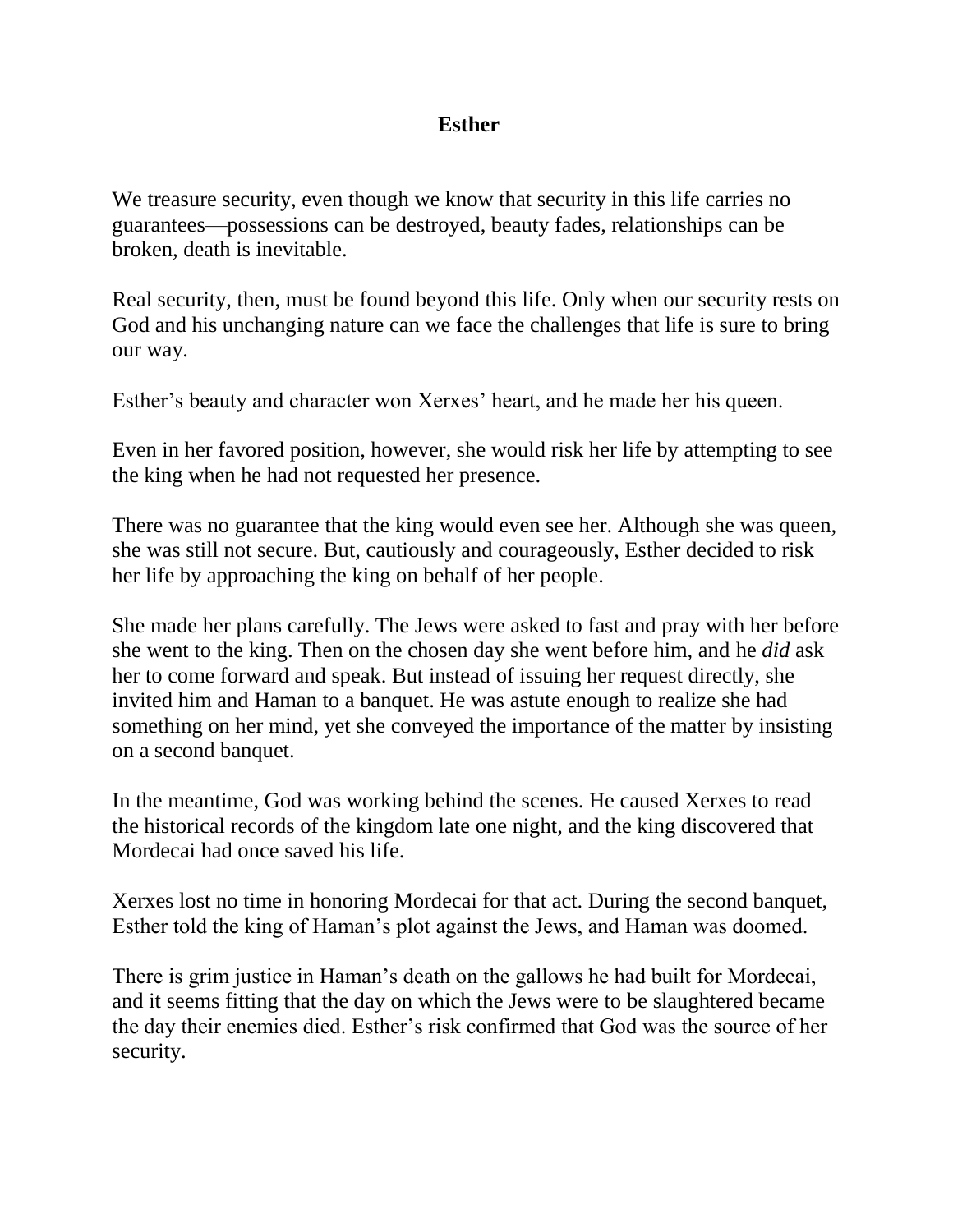How much of your security lies in your possessions, position, or reputation?

God has not placed you in your present position for your own benefit. He put you there *to serve him.* As in Esther's case, this may involve risking your security. Are you willing to let God be your ultimate security?

# **The strengths and accomplishments of Esther is seen as:**

- Her beauty and character won the heart of Persia's king.
- She combined courage with careful planning.
- She was open to advice and willing to act.
- She was more concerned for others than for her own security.

# **From the life of Esther, we learn that:**

- Serving God often demands that we risk our own security.
- God has a purpose for the situations in which he places us.
- Courage, while often vital, does not replace careful planning.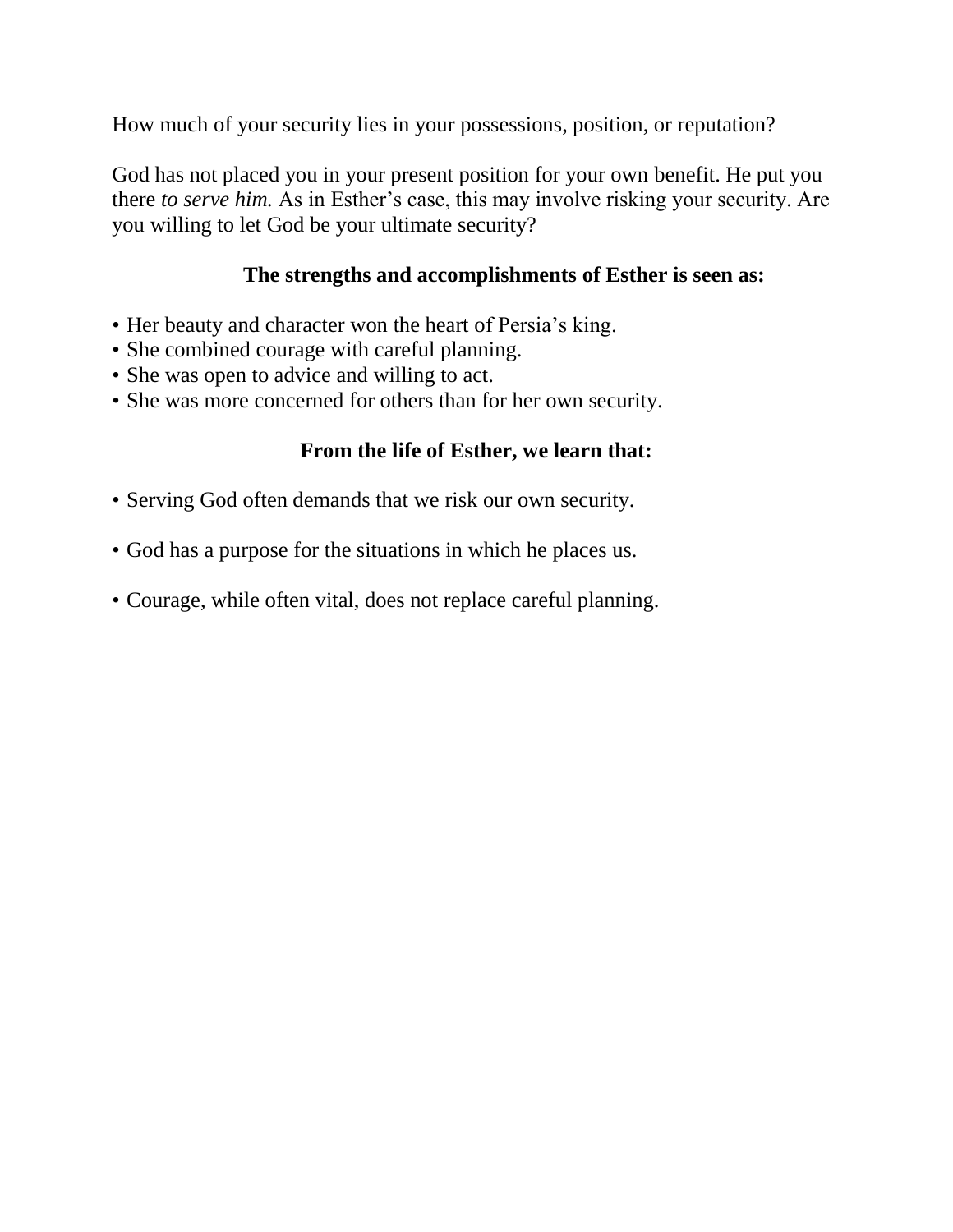# **Get involved in the needs of others.**

?Matthew 25:34-40

Then shall the King say unto them on his right hand, Come, ye blessed of my Father, inherit the kingdom prepared for you from the foundation of the world:

For I was an hungry, and ye gave me meat: I was thirsty, and ye gave me drink: I was a stranger, and ye took me in: Naked, and ye clothed me: I was sick, and ye visited me: I was in prison, and ye came unto me.

Then shall the righteous answer him, saying, Lord, when saw we thee an hungry and fed thee? Or thirsty, and gave thee drink? When saw we thee a stranger, and took thee in? Or naked, and clothed thee?

Or when saw we thee sick, or in prison, and came unto thee? And the King shall answer and say unto them, Verily I say unto you, Inasmuch as ye have done it unto one of the least of these my brethren, ye have done it unto me.

This parable describes acts of mercy we all can do every day. These acts do not depend on wealth, ability, or intelligence; they are simple acts freely given and freely received.

We have no excuse to neglect those who have deep needs, and we cannot hand over this responsibility to the church or government. Jesus demands our personal involvement in caring for others' needs (Isaiah 58:7).

There has been much discussion about the identity of the "brothers." Some have said they are the Jews; others say they are all Christians; still others say they are suffering people everywhere. Such a debate is much like the lawyer's earlier question to Jesus, "Who is my neighbor?" (Luke 10:29).

The point of this parable is not the *who,* but the *what*—the importance of serving where service is needed.

The focus of this parable is that we should love every person and serve anyone we can. Such love for others glorifies God by reflecting our love for him.